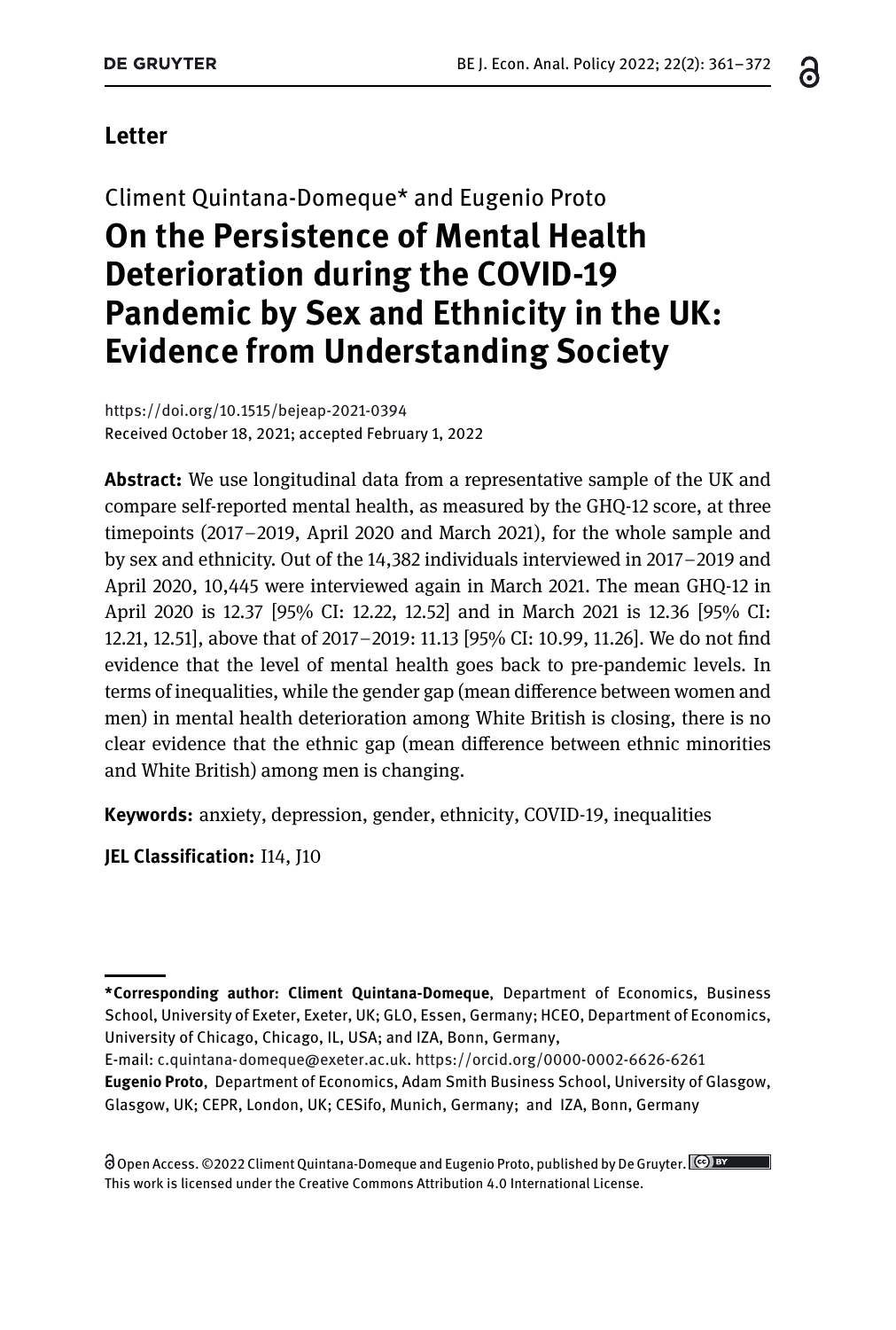#### **1 Introduction**

The COVID-19 pandemic has contributed to a deterioration of the mental health across different populations, with some demographic groups more affected than others [\(Altindag, Erten, and Keskin 2021,](#page-11-0) provide a comprehensive review and a credible causal analysis of the impact of lockdowns on mental health in Turkey [exploiting a regression discontinuity design\). In the UK, women \(Banks and](#page-11-1) Xu 2020; [Daly, Sutin, and Robinson 2020;](#page-11-2) [Pierce et al. 2020\)](#page-11-3) and individuals from ethnic minorities [\(Proto and Quintana-Domeque 2021\)](#page-11-4) have experienced higher increases in mental distress. In this letter we investigate whether the deterioration in mental health has been persistent. We use longitudinal data from a representative sample of the UK and compare self-reported mental health at three timepoints (2017–2019, April 2020 and March 2021), for the whole sample and by sex and ethnicity.

#### **2 Methods**

Participants were from Understanding Society (Wave 9, April 2020 COVID-19 Study, and March 2021 COVID-19 Study), the UK Household Longitudinal Study (UKHLS), which is a large, national, probability-based survey. Understanding Society is an initiative funded by the Economic and Social Research Council and various Government Departments, with scientific leadership by the Institute for Social and Economic Research, University of Essex, and survey delivery by NatCen Social Research and Kantar Public. The research data are distributed by the UK Data Service [\(University of Essex 2020a,](#page-11-5) [2020b\)](#page-11-6). Researchers who would like to use Understanding Society need to register with the UK Data Service before being allowed to apply for or download datasets. More information: [https://www.understandingsociety.ac.uk/documentation/access-data.](https://www.understandingsociety.ac.uk/documentation/access-data)

Sampling design features (i.e., weighting and adjusting standard errors for primary sampling units and strata) are accounted for by using the *svyset* command in Stata [\(Understanding Society, 2021\)](#page-11-7): svyset psu [pweight= indinui\_xw\_all], strata(strata) singleunit(centered).

Our main outcome of interest is the GHQ-12 score, a well-known self-report instrument for evaluating mental health, which goes from 0 (minimum) to 36 (maximum mental distress) [\(Goldberg and Williams 1988\)](#page-11-8). We focus on participants interviewed in three waves: 2017–2019, April 2020 and March 2021. Out of the 14,382 individuals interviewed in 2017–2019 and April 2020, 10,445 were interviewed again in March 2021.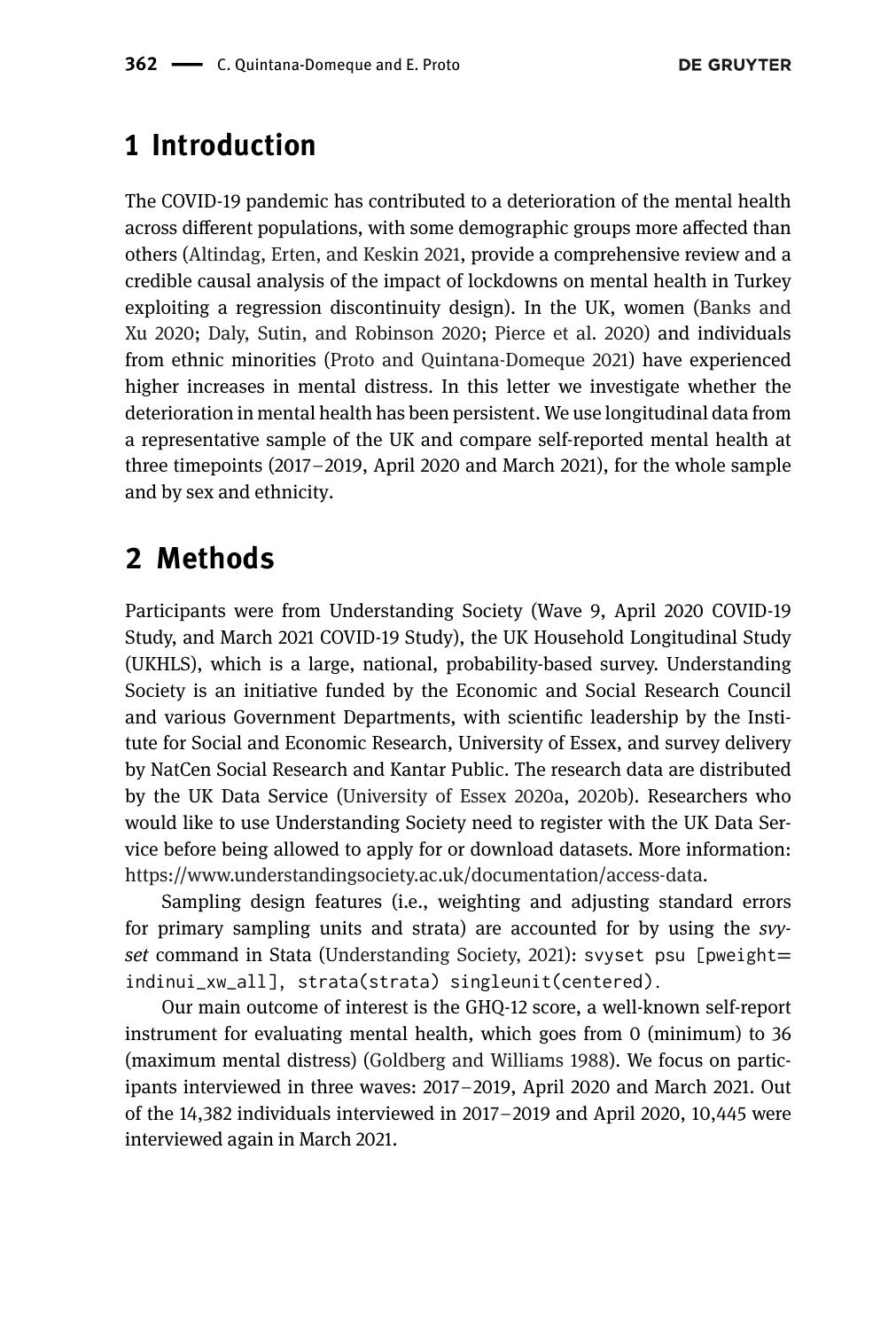First, we calculate the attrition rate between April 2020 and March 2021 and investigate its correlates. Second, we calculate the mean of the GHQ-12 score, for the whole sample, by sex (men and women), by ethnicity (ethnic minorities and White British), and by sex-and-ethnicity over time (2017–2019, April 2020, March 2021). Third, we run OLS regressions of the changes in mental health from 2017 to 2019 to April 2020, and from 2017 to 2019 to March 2021, on sex, ethnicity and their interaction, without and with control variables. Analyses were conducted with Stata (version 17). Inference was conducted using 2-sided p-values and p *<* 0.05.

The Ethics Committee approved all data collection: https://www. [understandingsociety.ac.uk/documentation/mainstage/user-guides/main](https://www.understandingsociety.ac.uk/documentation/mainstage/user-guides/main-survey-user-guide/ethics)survey-user-guide/ethics.

### **3 Results**

The attrition rate between April 2020 and March 2021 was 25.7%. [Table 1](#page-3-0) investigates correlates of attrition after running a regression of attrition on a sex indicator, ethnicity indicator, age indicators, the GHQ-12 score and net personal income. The table reports the coefficients (and the 95% confidence interval) for the OLS regression and Odds Ratios (OR) for the Logistic regression, and shows that men ( $n = 6096$ ), ethnic minorities ( $n = 1299$ ), young people and individuals with a higher GHQ-12 score are more likely to be attritors.

The mean GHQ-12 in April 2020 is 12.37 [95% CI: 12.22, 12.52] and in March 2021 is 12.36 [95% CI: 12.21, 12.51], above that of 2017–2019: 11.13 [95% CI: 10.99, 11.26] [\(Figure 1,](#page-4-0) panel A). In general, the means by sex and ethnicity are similar in April 2020 and March 2021 [\(Figure 1,](#page-4-0) panels B–D). However, among White British men [\(Figure 1,](#page-4-0) panel B) there seems to be a slight increase in the average GHQ-12 score (confidence intervals do not overlap) over time, so that if anything there is a slight deterioration in mental health among them over time, which is reflected in the slight increase in the average GHQ-12 score among men in general [\(Figure 1,](#page-4-0) panel D). [Figure 2](#page-5-0) displays the regression coefficients (see [Table A1](#page-7-0) in the [Appendix\)](#page-6-0) capturing the average change in mental health gaps by sex (gender gap) and ethnicity without [\(Figure 2,](#page-5-0) panel A) and with controls [\(Figure 2,](#page-5-0) panel B). Both the gender gap (mean difference between women and men) among White British and the ethnic gap (mean difference between ethnic minorities and White British) among men increased between 2017 and 2019 and April 2020 [\(Figure 2,](#page-5-0) panel B) [\(Proto and Quintana-Domeque 2021\)](#page-11-4). The increase in the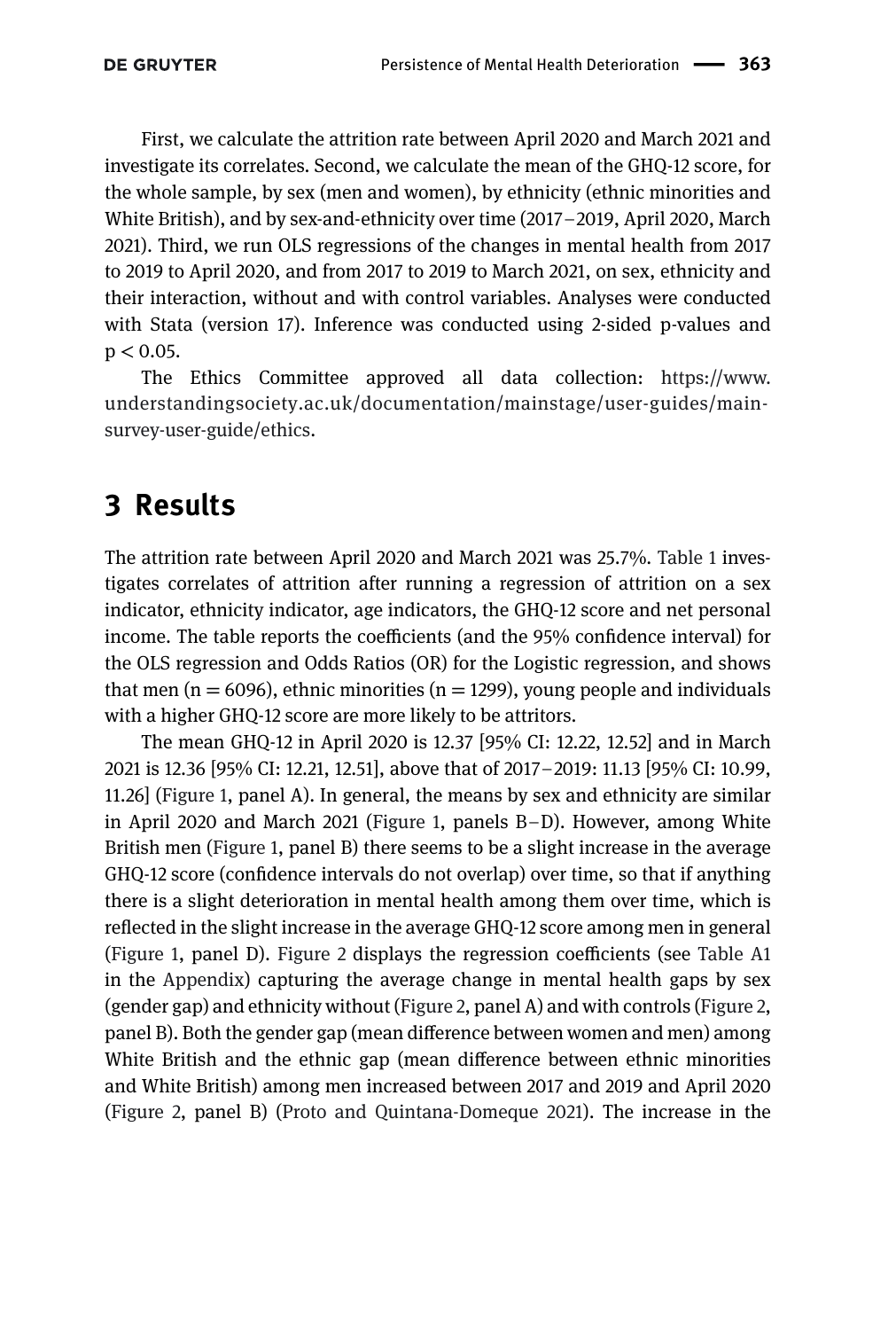|                                                 | <b>Dependent variable</b> |                         |
|-------------------------------------------------|---------------------------|-------------------------|
|                                                 | (1)<br><b>Attrition</b>   | (2)<br><b>Attrition</b> |
| Female (1 if woman, 0 if man)                   | $-0.028***$               | $0.860***$              |
|                                                 | $(-0.045, -0.011)$        | (0.784, 0.944)          |
| BAME (1 if ethnic minority, 0 if White British) | $0.106***$                | $1.658***$              |
|                                                 | (0.072, 0.141)            | (1.422, 1.933)          |
| Age $<$ 25 (1 if age $<$ 25, 0 else)            | $0.228***$                | $3.052***$              |
|                                                 | (0.179, 0.276)            | (2.467, 3.775)          |
| Age 25-34 (1 if age 25-34, 0 else)              | $0.161***$                | $2.302***$              |
|                                                 | (0.121, 0.201)            | (1.906, 2.780)          |
| Age 35-44 (1 if age 35-44, 0 else)              | $0.107***$                | $1.796***$              |
|                                                 | (0.077, 0.137)            | (1.533, 2.103)          |
| Age 45–54 (1 if age 45–54, 0 else)              | $0.066***$                | $1.466***$              |
|                                                 | (0.040, 0.091)            | (1.271, 1.691)          |
| Age 55-64 (1 if age 55-64, 0 else)              | $-0.003$                  | 0.987                   |
|                                                 | $(-0.025, 0.019)$         | (0.854, 1.141)          |
| $GHQ-12(0-36)$                                  | $0.002***$                | $1.013***$              |
|                                                 | (0.001, 0.004)            | (1.004, 1.022)          |
| Net personal income (£1K)                       | 0.001                     | 1.007                   |
|                                                 | $(-0.004, 0.006)$         | (0.980, 1.035)          |
| <b>Observations</b>                             | 14,382                    | 14,382                  |
| R-squared                                       | 0.035                     |                         |

<span id="page-3-0"></span>**Table 1:** OLS (1) and Logistic (2) regressions of attrition from April 2020 to March 2021.

Attrition  $= 0$  if individual is observed in 2017–2019, April 2020 and March 2021;  $= 1$  if individual observed in 2017–2019 and April 2020 but not in March 2021. Each regression includes Age indicators, Female indicator, BAME indicator, GHQ-12 score, Net personal income (£1K) and a constant term. 95% confidence intervals in parentheses. ∗∗∗p *<* 0.01.

mental health gender gap documented one year ago is not temporary, but persists in March 2021 [\(Figure 2,](#page-5-0) panels A and B). The point estimates of the ethnic gap among men are similar over time, suggesting a persistent deterioration, albeit the ethnic gap between 2017 and 2019 and March 2021 is not statistically significant [\(Figure 2,](#page-5-0) panels A and B). Finally, a similar picture emerges when focusing on either sex or ethnicity. The bottom panels (without controls, [Figure 2,](#page-5-0) panel C; with controls, [Figure 2,](#page-5-0) panel D) reveal that the change in the mental health gender gap has decreased (regardless of ethnicity), while that in the mental health ethnic gap has remained virtually unchanged (regardless of sex).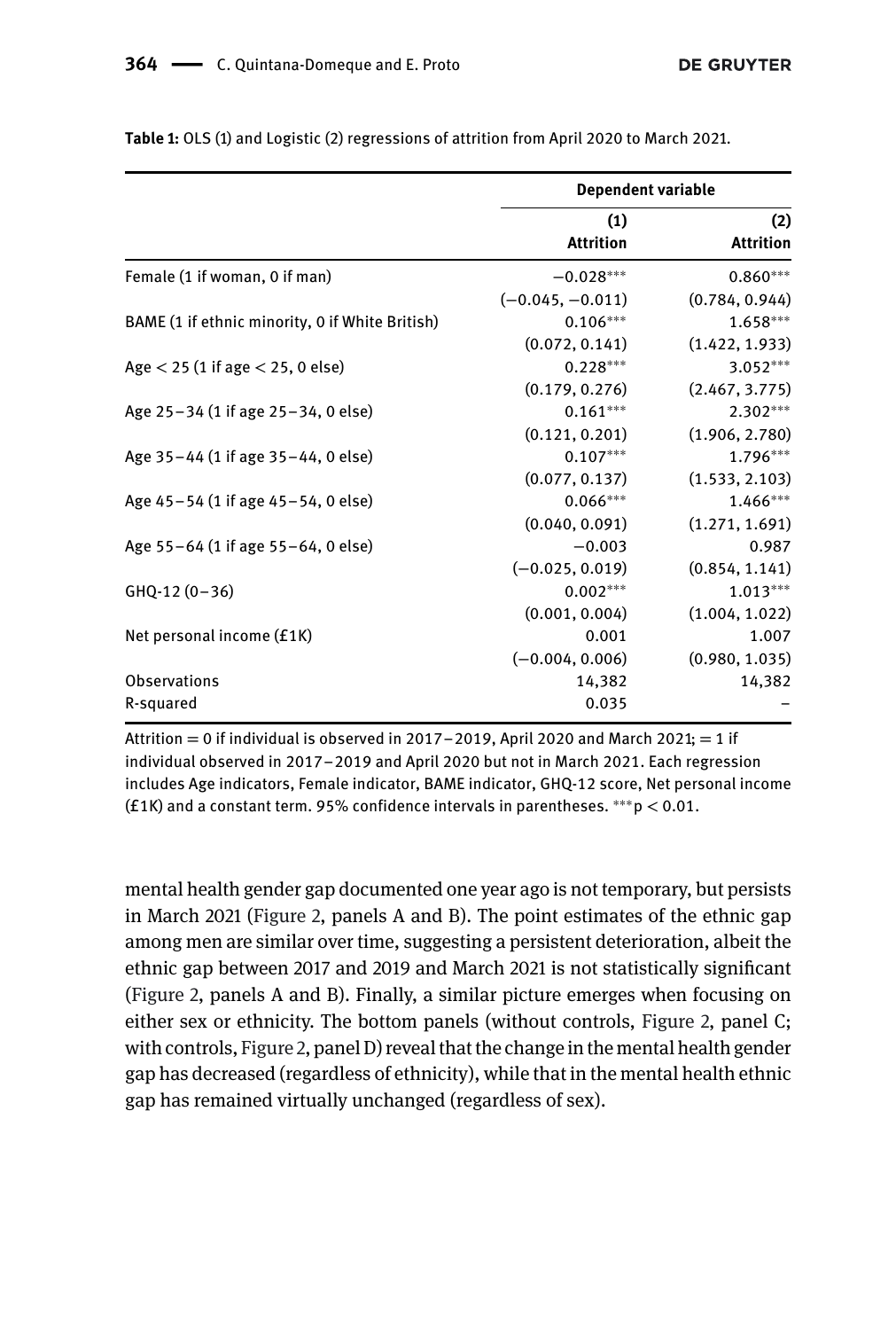<span id="page-4-0"></span>

**Figure 1:** Mental health in the UK in 2017–2019, April 2020 and March 2021: Overall and by ethnicity and sex.

Secondary data come from UKHLS. Same respondents interviewed in 2017–2019, April 2020 and March 2021. The panels display the mean GHQ-12 score (0–36), overall (panel A) and by ethnicity and sex (panel B), by ethnicity (panel C), and by sex (panel D), over time (blue: 2017–2019, red: April 2020, green: March 2021). BAME (Black, Asian and other ethnic minorities), WB (White British). Each vertical line denotes the corresponding 95% confidence interval.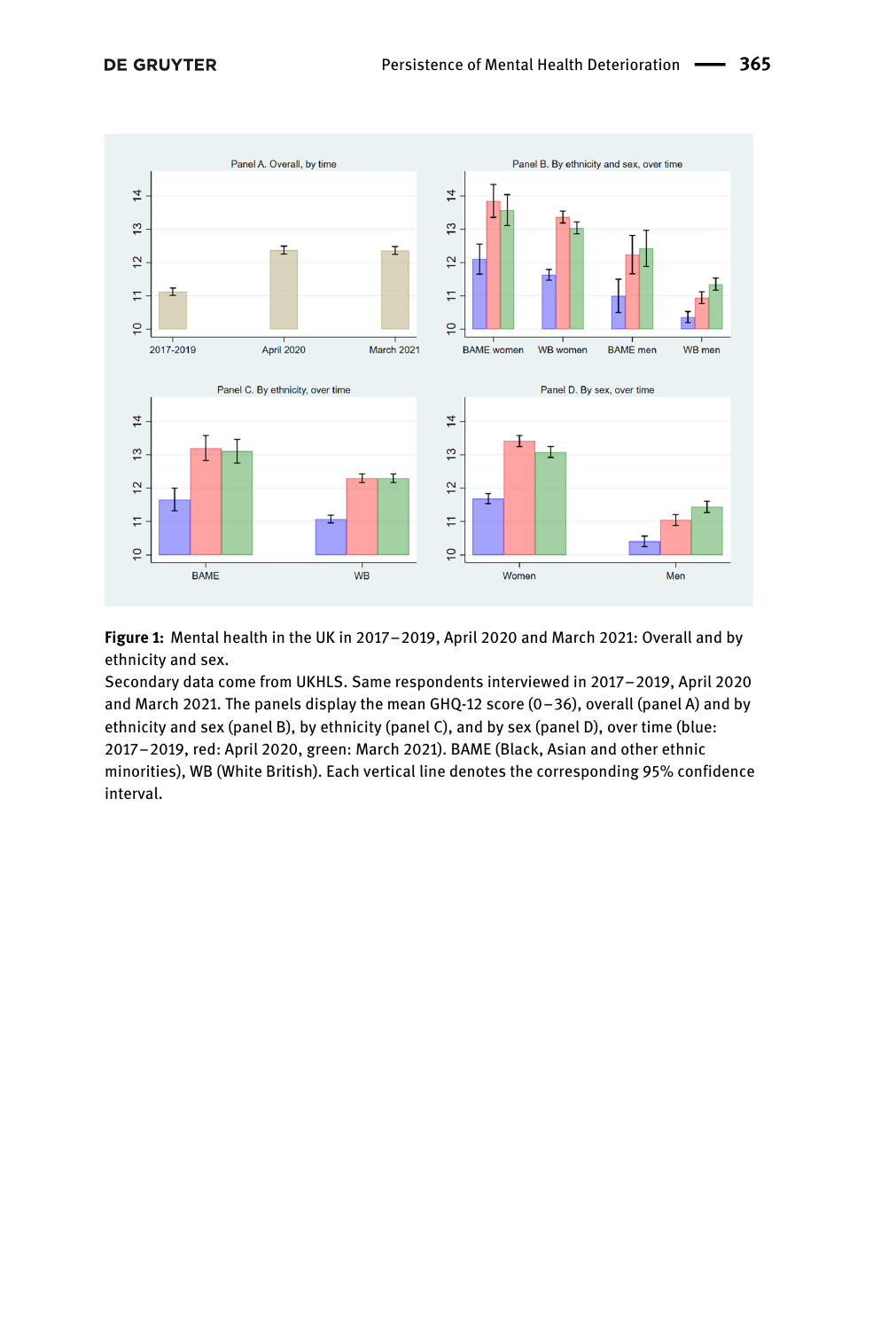<span id="page-5-0"></span>

#### **Figure 2:** Changes in mental health gaps by ethnicity and sex.

Secondary data come from UKHLS. Same respondents interviewed in 2017–2019, April 2020 and March 2021. The panels display regression coefficients (Supplement) capturing the mean change in the GHQ-12 score (−36, 36) between 2017 and 2019 and April 2020, and between 2017 and 2019 and March 2021, without (panel A) and with controls (panel B). Panels C (without controls) and D (with controls) focuses on the ethnicity and sex dimension, separately (i.e., the regressions for panels C and D includes either sex or ethnicity, but not both). The controls are described in the Supplement. Each vertical line denotes the corresponding 95% confidence interval.

#### **4 Discussion**

In contrast to a recent study using Understanding Society, which combines data from the pre-pandemic and an earlier pandemic period (April to October 2020) [\(Pierce et al. 2021\)](#page-11-9), we do not find evidence that the level of mental health goes back to pre-pandemic levels. Two reasons might explain this discrepancy of the findings between the two studies. First, we compare the deterioration in mental health between 2017 and 2019 and late April 2020 with that occurring between 2017 and 2019 and late March 2021, investigating a longer period of time than previous research (the last period of observation in [Pierce et al. \(2021\)](#page-11-9) is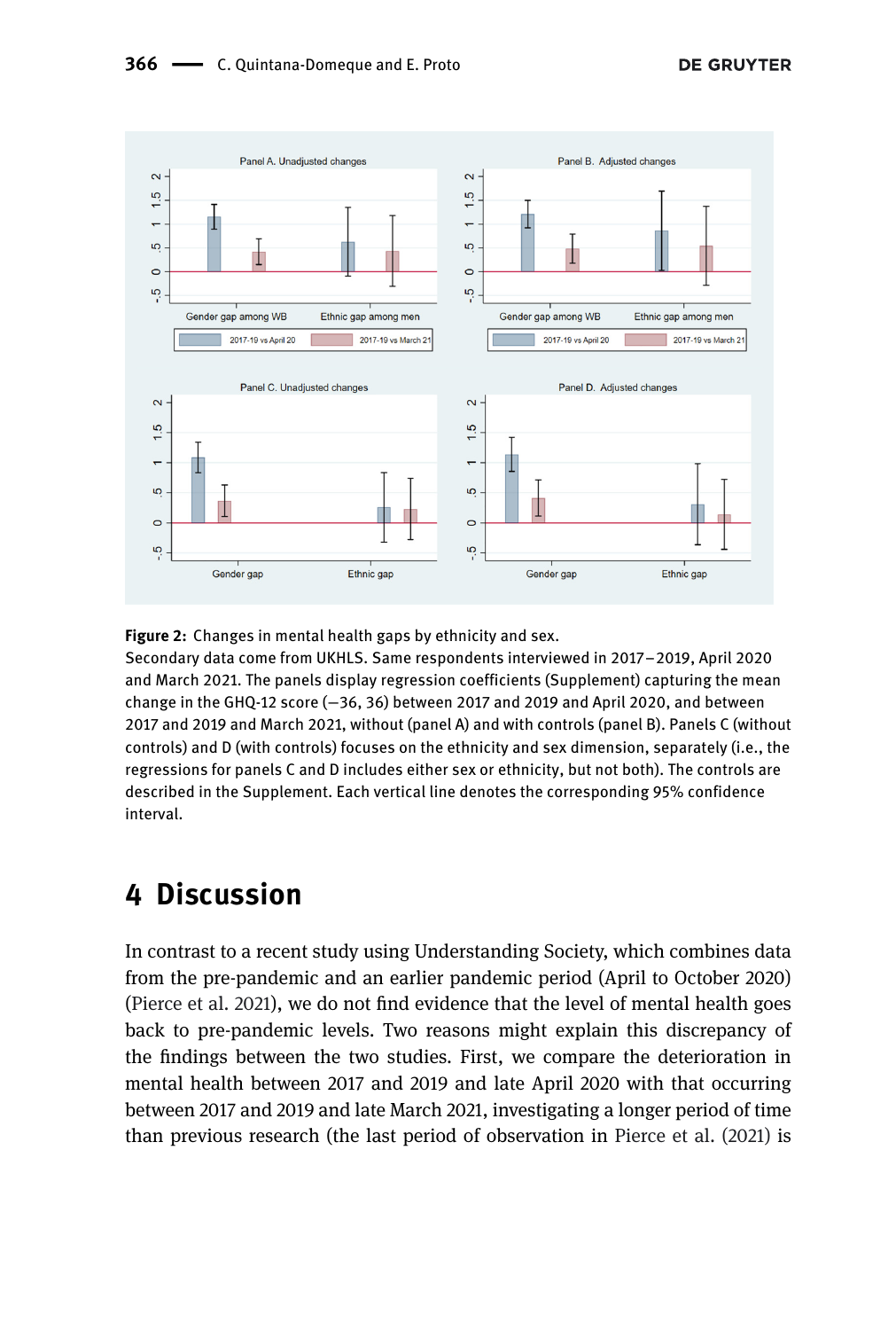October 2020). Second, we compare similar seasons (both before summer), while previous research compared different seasons (before vs. after summer 2020).

In terms of inequalities, while the gender gap in mental health deterioration among White British is closing, there is no clear evidence that the ethnic gap among men is changing. Study limitations include: relying on self-reported mental health measures, substantial non-random attrition (which is higher among young individuals, men, ethnic minorities, and those with higher GHQ-12 score), and small sample size of individuals from ethnic minorities.

**Acknowledgments:** This letter uses data from Understanding Society (Wave 9, April 2020 COVID-19 Study, and March 2021 COVID-19 Study). Understanding Society is an initiative funded by the Economic and Social Research Council and various Government Departments, with scientific leadership by the Institute for Social and Economic Research, University of Essex, and survey delivery by NatCen Social Research and Kantar Public. We thank an anonymous reviewer for their comments.

**Conflict of interest statement:** The authors state that there is no conflict of interest.

**Data and code availability:** The research data are distributed by the UK Data Service. Researchers who would like to use Understanding Society need to register with the UK Data Service before being allowed to apply for or download datasets. More information: [https://www.understandingsociety.ac.uk/](https://www.understandingsociety.ac.uk/documentation/access-data) documentation/access-data.

The code to replicate the analysis in this letter is publicly available from the Harvard Dataverse repository: [https://doi.org/10.7910/DVN/YUOWJE.](https://doi.org/10.7910/DVN/YUOWJE)

**Disclaimer:** The content of this letter is solely the responsibility of the authors and does not necessarily represent the official views of the institutions they are affiliated with. All errors are ours.

# <span id="page-6-0"></span>**Appendix**

To estimate the changes in mental health by sex and ethnicity, we perform two types of regressions, without controls and with controls, following a previous published study ([Proto and Quintana-Domeque 2021](#page-11-4)). The list of control variables is defined in that previous study. [Figure 2](#page-5-0) (panels A and B) in the letter plots the estimated coefficients on the sex (women) and ethnicity (BAME) variables from [Table A1](#page-7-0), which reports the coefficients (and the 95% confidence interval) for the OLS regressions. For panels C and D in [Figure 2](#page-5-0), we re-run the regressions in [Table A1](#page-7-0) with either sex (Female) or ethnicity (BAME), but not both, and without (columns 1 and 2) or with (columns 3 and 4) controls.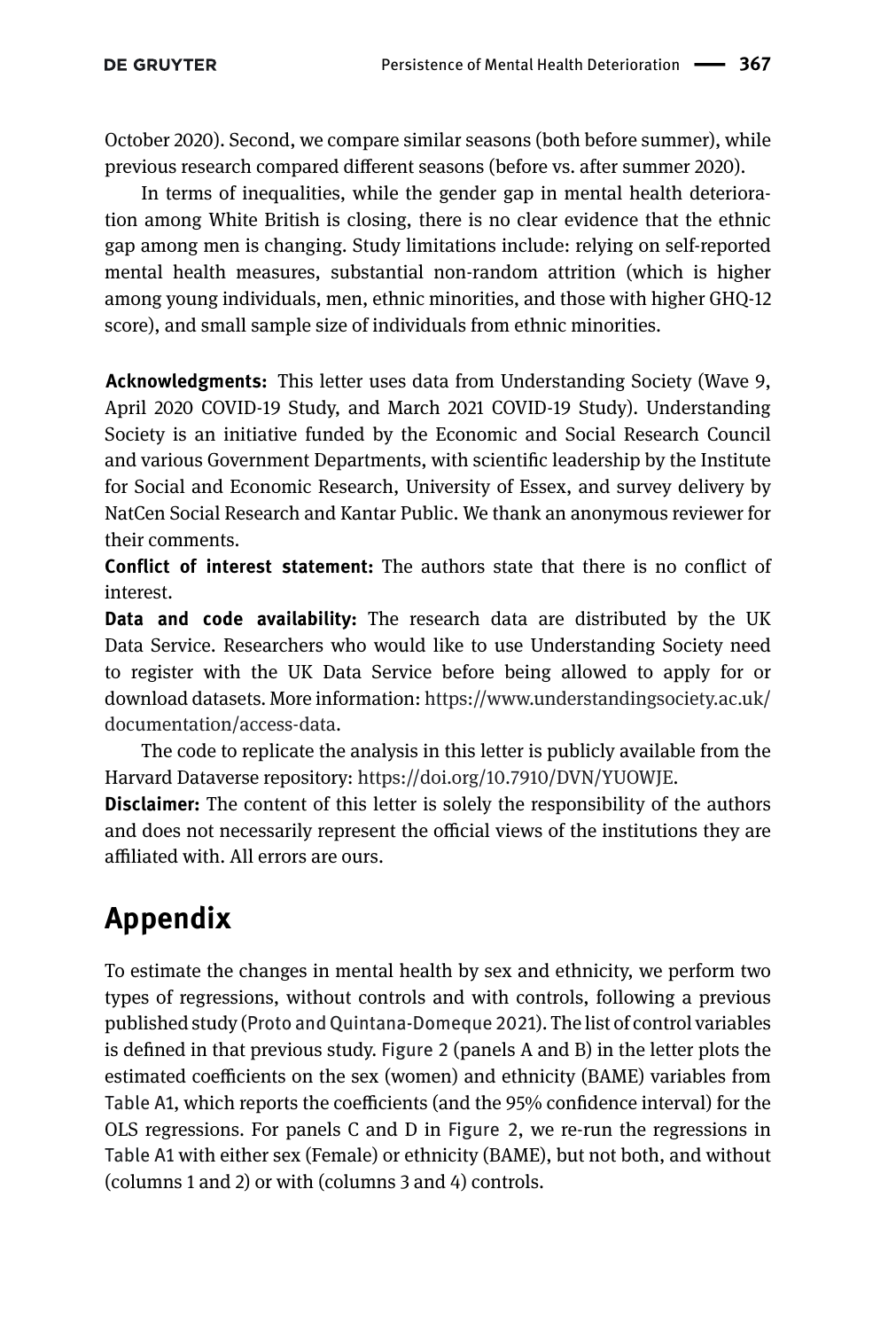|                       |                                                                      |                                                                                             | Dependent variable                                                   |                                                                      |
|-----------------------|----------------------------------------------------------------------|---------------------------------------------------------------------------------------------|----------------------------------------------------------------------|----------------------------------------------------------------------|
|                       | between 2017 and 2019<br>and April 2020<br>Difference in GHQ-12<br>Ξ | between 2017 and 2019<br>$\widehat{\mathfrak{S}}$<br>Difference in GHQ-12<br>and March 2021 | between 2017 and 2019<br>and April 2020<br>ම<br>Difference in GHQ-12 | E<br>between 2017 and 2019<br>Difference in GHQ-12<br>and March 2021 |
| Female                | (0.895, 1.413)<br>$1.154***$                                         | (0.148, 0.691)<br>$0.420***$                                                                | $1.211***$<br>(0.923, 1.499)                                         | (0.176, 0.791)<br>$0.483***$                                         |
| BAME                  | 0.628                                                                | 0.435                                                                                       | $0.861***$                                                           | 0.543                                                                |
|                       | $(-0.093, 1.349)$                                                    | $(-0.310, 1.181)$                                                                           | (0.030, 1.692)                                                       | $(-0.287, 1.374)$                                                    |
| Female × BAME         | $-0.694$                                                             | $-0.371$                                                                                    | $-0.937$                                                             | $-0.676$                                                             |
|                       | $(-1.811, 0.424)$                                                    | $(-1.364, 0.621)$                                                                           | $(-2.128, 0.254)$                                                    | $(-1.726, 0.375)$                                                    |
| Age $\leq$ 24         |                                                                      |                                                                                             | $2.355***$                                                           | $1.594***$                                                           |
|                       |                                                                      |                                                                                             | (0.930, 3.780)                                                       | (0.370, 2.819)                                                       |
| Age 25-34             |                                                                      |                                                                                             | $1.804***$                                                           | $1.350***$                                                           |
|                       |                                                                      |                                                                                             | (1.025, 2.583)                                                       | (0.574, 2.127)                                                       |
| Age 35-44             |                                                                      |                                                                                             | $0.774***$                                                           | $0.964***$                                                           |
|                       |                                                                      |                                                                                             | (0.024, 1.524)                                                       | (0.294, 1.633)                                                       |
| Age 45-54             |                                                                      |                                                                                             | 0.145                                                                | 0.541                                                                |
|                       |                                                                      |                                                                                             | $(-0.419, 0.710)$                                                    | $(-0.015, 1.097)$                                                    |
| Age 55-64             |                                                                      |                                                                                             | 0.289                                                                | 0.235                                                                |
|                       |                                                                      |                                                                                             | $(-0.182, 0.759)$                                                    | $(-0.220, 0.691)$                                                    |
| Living with a partner |                                                                      |                                                                                             | $-0.176$                                                             | $-0.244$                                                             |
|                       |                                                                      |                                                                                             | $(-0.603, 0.250)$                                                    | $(-0.649, 0.161)$                                                    |
| January               |                                                                      |                                                                                             | 0.085                                                                | 0.113                                                                |
|                       |                                                                      |                                                                                             | $(-0.651, 0.821)$                                                    | $(-0.641, 0.867)$                                                    |

<span id="page-7-0"></span>Table A1: OLS regressions of the difference in GHQ-12 between 2017 and 2019 and April 2020/March 2021. **Table A1:** OLS regressions of the difference in GHQ-12 between 2017 and 2019 and April 2020/March 2021.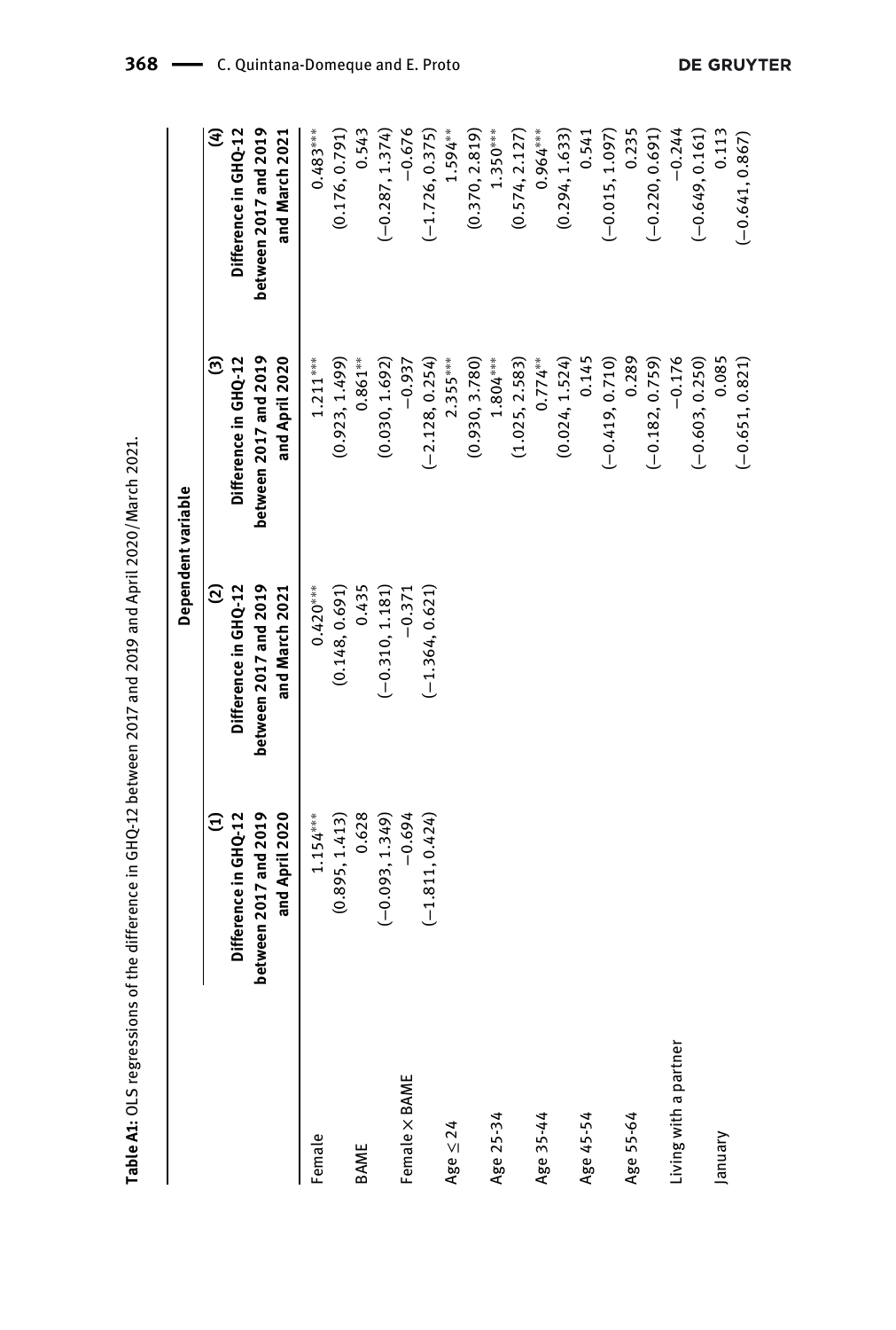| ۱ |
|---|
|   |

|           |                                        |                                         | Dependent variable                      |                                         |
|-----------|----------------------------------------|-----------------------------------------|-----------------------------------------|-----------------------------------------|
|           | Ξ                                      | $\mathfrak{S}$                          | ම                                       | E                                       |
|           | Difference in GHQ-12                   | Difference in GHQ-12                    | Difference in GHQ-12                    | Difference in GHQ-12                    |
|           | etween 2017 and 2019<br>and April 2020 | between 2017 and 2019<br>and March 2021 | between 2017 and 2019<br>and April 2020 | between 2017 and 2019<br>and March 2021 |
| February  |                                        |                                         | 0.057                                   | $-0.081$                                |
|           |                                        |                                         | $(-0.768, 0.882)$                       | $(-0.893, 0.730)$                       |
| March     |                                        |                                         | $-0.075$                                | $-0.121$                                |
|           |                                        |                                         | $(-0.849, 0.698)$                       | $(-0.888, 0.647)$                       |
| May       |                                        |                                         | 0.239                                   | $-0.068$                                |
|           |                                        |                                         | $(-0.535, 1.014)$                       | $(-0.842, 0.706)$                       |
| June      |                                        |                                         | 0.149                                   | 0.425                                   |
|           |                                        |                                         | $(-0.626, 0.923)$                       | $(-0.353, 1.203)$                       |
| λη        |                                        |                                         | 0.222                                   | 0.104                                   |
|           |                                        |                                         | $(-0.540, 0.984)$                       | $(-0.663, 0.872)$                       |
| August    |                                        |                                         | 0.235                                   | 0.434                                   |
|           |                                        |                                         | $(-0.471, 0.940)$                       | $(-0.334, 1.202)$                       |
| September |                                        |                                         | 0.762                                   | 0.625                                   |
|           |                                        |                                         | $(-0.014, 1.538)$                       | $(-0.182, 1.432)$                       |
| October   |                                        |                                         | $-0.100$                                | 0.004                                   |
|           |                                        |                                         | $(-0.890, 0.690)$                       | $(-0.793, 0.802)$                       |
| November  |                                        |                                         | $-0.158$                                | 0.029                                   |
|           |                                        |                                         | $(-0.930, 0.615)$                       | $(-0.725, 0.782)$                       |
| December  |                                        |                                         | $-0.281$                                | $-0.506$                                |
|           |                                        |                                         | $(-1.050, 0.488)$                       | $(-1.283, 0.271)$                       |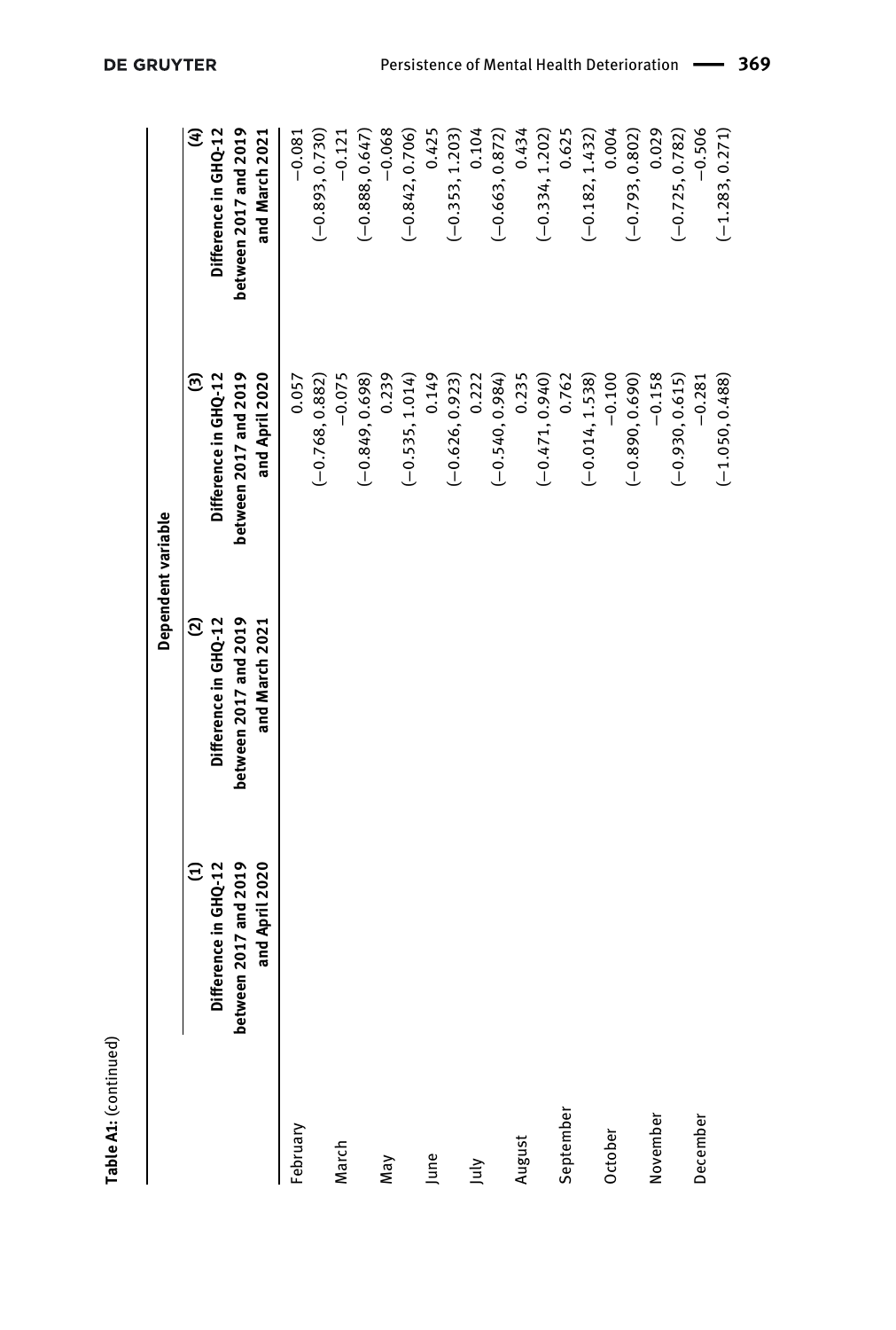|                           |                                                                  |                                                                         | Dependent variable                                 |                                                    |
|---------------------------|------------------------------------------------------------------|-------------------------------------------------------------------------|----------------------------------------------------|----------------------------------------------------|
|                           | between 2017 and 2019<br>$\widehat{\Xi}$<br>Difference in GHQ-12 | between 2017 and 2019<br>$\mathbf{\widehat{c}}$<br>Difference in GHQ-12 | between 2017 and 2019<br>Difference in GHQ-12<br>ල | E<br>between 2017 and 2019<br>Difference in GHQ-12 |
|                           | and April 2020                                                   | and March 2021                                                          | and April 2020                                     | and March 2021                                     |
| Face-to-face              |                                                                  |                                                                         | 0.292                                              | $0.439***$                                         |
|                           |                                                                  |                                                                         | $(-0.052, 0.636)$                                  | (0.090, 0.789)                                     |
| Household size            |                                                                  |                                                                         | $-0.003$                                           | 0.025                                              |
|                           |                                                                  |                                                                         | $(-0.166, 0.159)$                                  | $(-0.132, 0.182)$                                  |
| London                    |                                                                  |                                                                         | 0.447                                              | 0.479                                              |
|                           |                                                                  |                                                                         | $(-0.255, 1.150)$                                  | $(-0.123, 1.080)$                                  |
| Wales                     |                                                                  |                                                                         | 0.300                                              | 0.147                                              |
|                           |                                                                  |                                                                         | $(-0.444, 1.044)$                                  | $(-0.656, 0.951)$                                  |
| Scotland                  |                                                                  |                                                                         | $-0.071$                                           | $-0.174$                                           |
|                           |                                                                  |                                                                         | $(-0.645, 0.504)$                                  | $(-0.835, 0.487)$                                  |
| Northern Ireland          |                                                                  |                                                                         | $-0.013$                                           | $-0.262$                                           |
|                           |                                                                  |                                                                         | $(-1.328, 1.302)$                                  | $(-1.627, 1.103)$                                  |
| BA or higher              |                                                                  |                                                                         | 0.005                                              | $-0.136$                                           |
|                           |                                                                  |                                                                         | $(-0.441, 0.450)$                                  | $(-0.551, 0.280)$                                  |
| Diploma or equivalent     |                                                                  |                                                                         | $-0.076$                                           | $-0.413$                                           |
|                           |                                                                  |                                                                         | $(-0.643, 0.490)$                                  | $(-0.966, 0.140)$                                  |
| A Level or equivalent     |                                                                  |                                                                         | $-0.067$                                           | $-0.272$                                           |
|                           |                                                                  |                                                                         | $(-0.641, 0.506)$                                  | $(-0.866, 0.323)$                                  |
| <b>GCSE</b> or equivalent |                                                                  |                                                                         | $-0.170$                                           | $-0.243$                                           |
|                           |                                                                  |                                                                         | $(-0.620, 0.280)$                                  | $(-0.686, 0.200)$                                  |
| Self-employed             |                                                                  |                                                                         | 0.513                                              | 0.427                                              |
|                           |                                                                  |                                                                         | $(-0.120, 1.146)$                                  | $(-0.101, 0.956)$                                  |

Table A1: (continued) **Table A1:** (continued)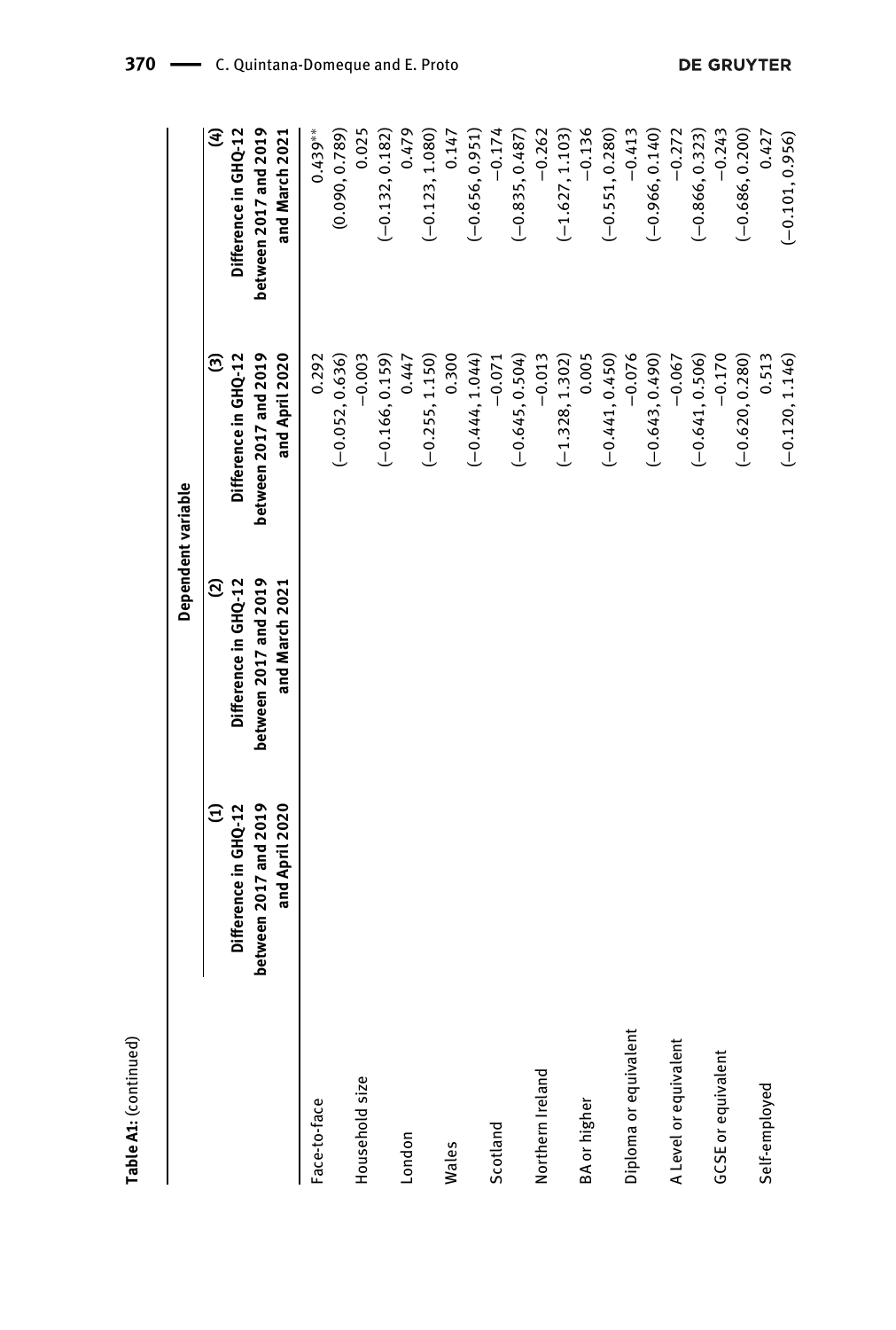|                             |                                                                               |                                                                      | Dependent variable                                                   |                                                                      |
|-----------------------------|-------------------------------------------------------------------------------|----------------------------------------------------------------------|----------------------------------------------------------------------|----------------------------------------------------------------------|
|                             | between 2017 and 2019<br>and April 2020<br>Difference in GHQ-12<br>Ξ          | between 2017 and 2019<br>ව<br>Difference in GHQ-12<br>and March 2021 | between 2017 and 2019<br>Difference in GHQ-12<br>and April 2020<br>ම | E<br>between 2017 and 2019<br>Difference in GHQ-12<br>and March 2021 |
| Unemployed                  |                                                                               |                                                                      | $-2.085***$                                                          | $-1.923***$                                                          |
| Retired                     |                                                                               |                                                                      | $(-3.240, -0.931)$<br>$0.923***$                                     | $(-3.185, -0.660)$<br>$1.185***$                                     |
|                             |                                                                               |                                                                      | (0.458, 1.388)                                                       | (0.742, 1.628)                                                       |
| Family care or home         |                                                                               |                                                                      | $-0.650$                                                             | $-1.258***$                                                          |
|                             |                                                                               |                                                                      | $(-1.833, 0.533)$                                                    | $(-2.354, -0.163)$                                                   |
| Student                     |                                                                               |                                                                      | $-0.982$                                                             | $-0.860$                                                             |
|                             |                                                                               |                                                                      | $(-2.482, 0.517)$                                                    | $(-2.215, -0.495)$                                                   |
| Disabled                    |                                                                               |                                                                      | $-2.756***$                                                          | $-1.970***$                                                          |
|                             |                                                                               |                                                                      | $(-4.065, -1.447)$                                                   | $(-3.346, -0.595)$                                                   |
| Other                       |                                                                               |                                                                      | 1.045                                                                | 0.688                                                                |
|                             |                                                                               |                                                                      | $(-0.756, 2.847)$                                                    | $(-1.080, 2.456)$                                                    |
| (£1)<br>Net personal income |                                                                               |                                                                      | 0.026                                                                | 0.015                                                                |
|                             |                                                                               |                                                                      | $(-0.076, 0.129)$                                                    | $(-0.075, 0.104)$                                                    |
| Health conditions           |                                                                               |                                                                      | $-0.128$                                                             | 0.101                                                                |
|                             |                                                                               |                                                                      | $(-0.467, 0.212)$                                                    | $(-0.214, 0.416)$                                                    |
| Observations                | 10,445                                                                        | 10,445                                                               | 9045                                                                 | 9045                                                                 |
| R-squared                   | 0.009                                                                         | 0.001                                                                | 0.033                                                                | 0.019                                                                |
|                             | 95% confidence intervals in parentheses. $^{***}$ p < 0.01, $^{**}$ p < 0.05. |                                                                      |                                                                      |                                                                      |

**DE GRUYTER** 

**Table A1:** (continued)

Table A1: (continued)